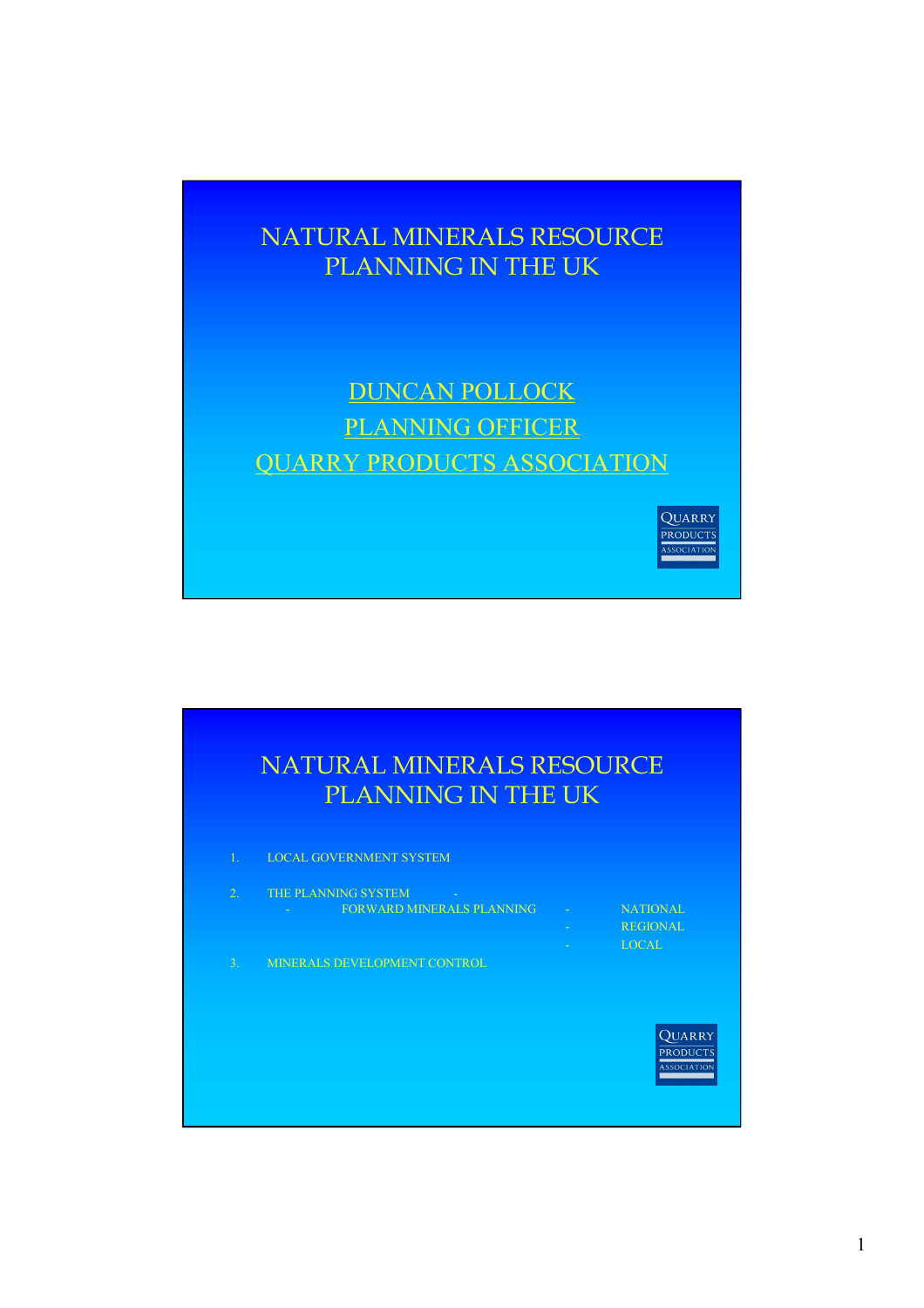

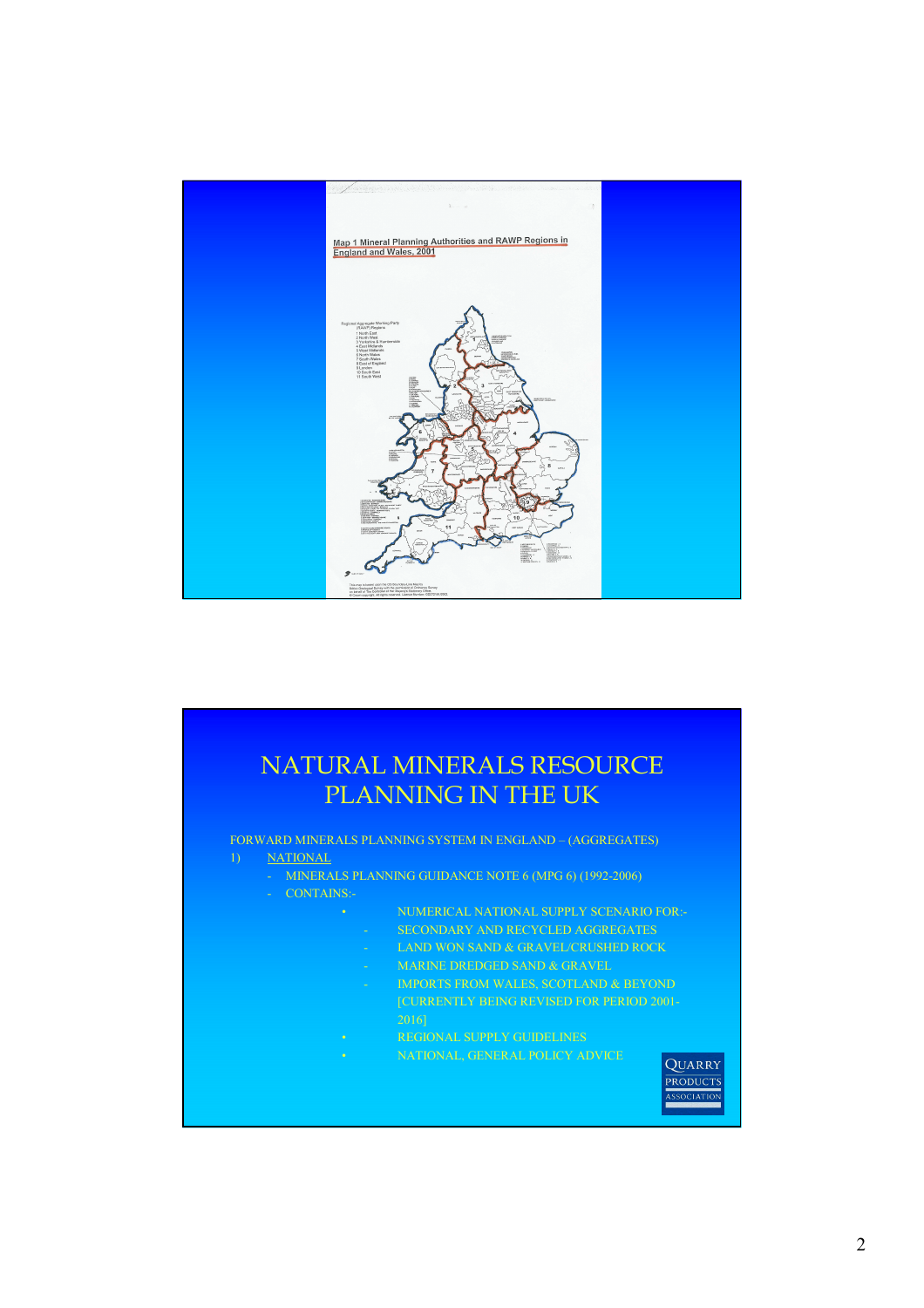

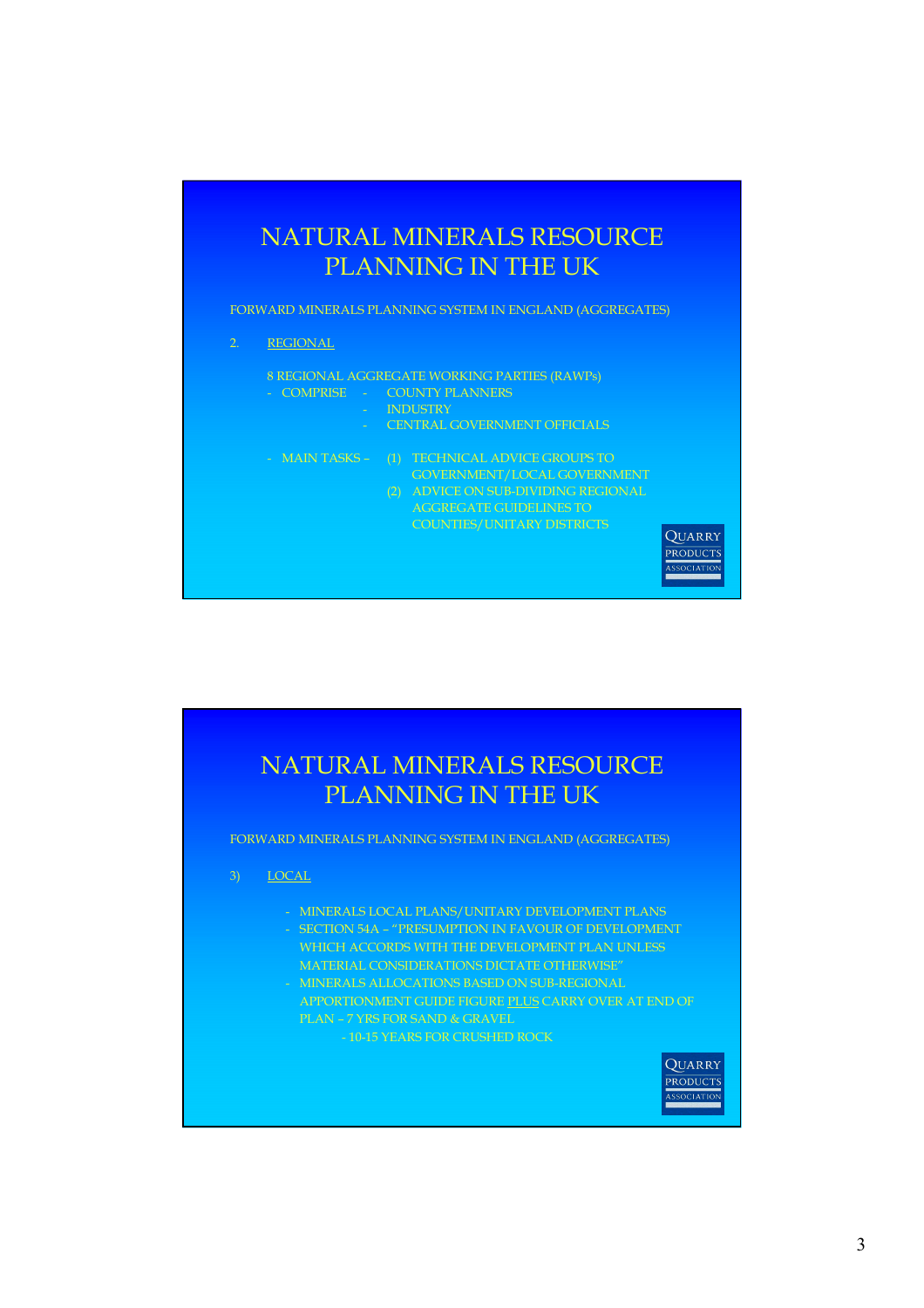

DEVELOPMENT CONTROL

- 1) PLANNING APPLICATION PLUS ENVIRONMENTAL ASSESSMENT TO COUNTY/UNITARY COUNCIL
- 2) PUBLICITY STAGE, FORMAL CONSULTATIONS, PUBLIC MEETINGS
- 3) DECISION PERMISSION 50-100 PLANNING CONDITIONS
	- SECTION 106 PLANNING OBLIGATION - LOCAL AUTHORITY MONITORING &
		- ENFORCEMENT

QUARRY PRODUCTS ASSOCIATIO

- REFUSAL - APPEAL - PUBLIC INQUIRY

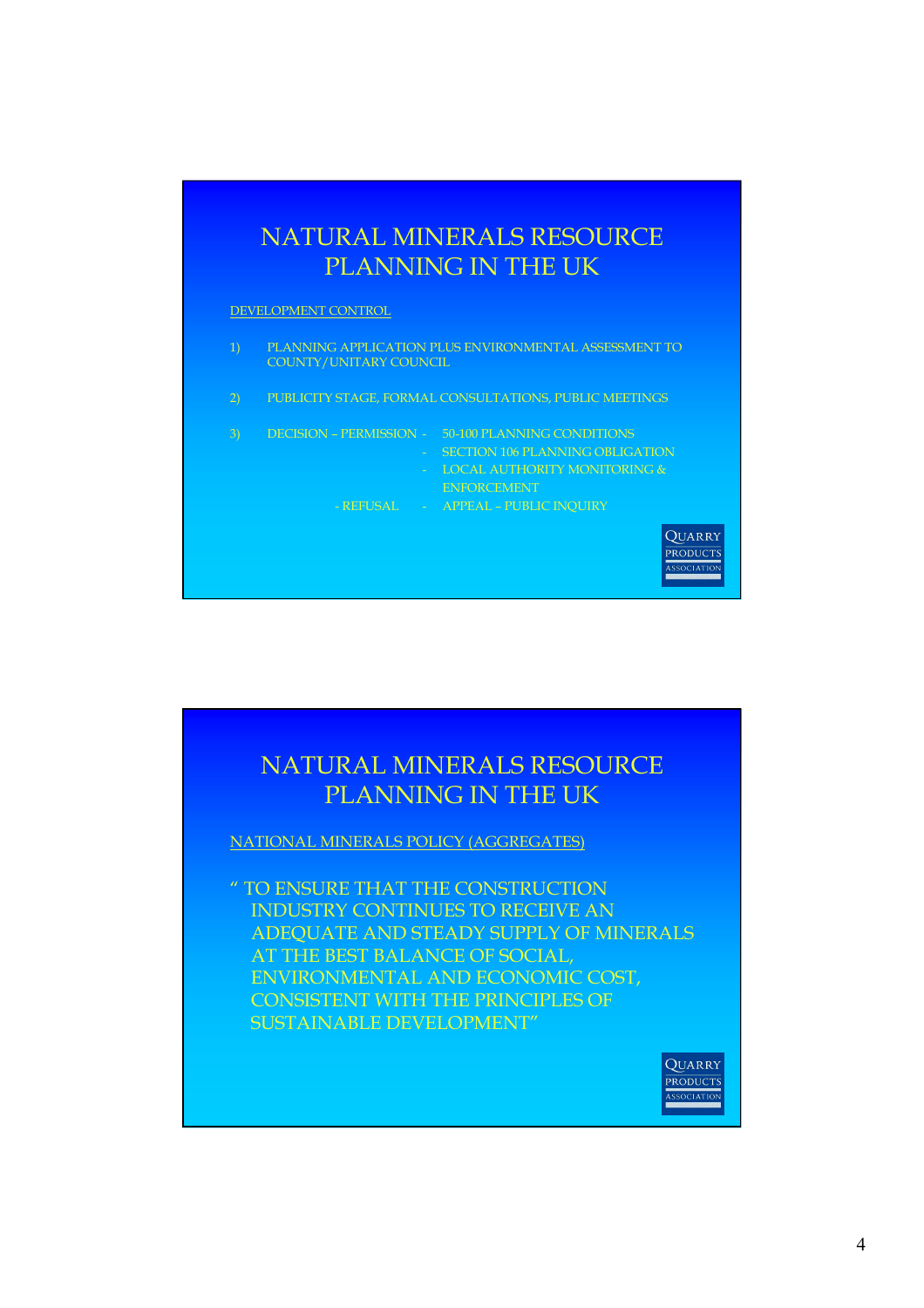

| <b>NATURAL MINERALS RESOURCE</b><br>PLANNING IN THE UK |                                                                                                  |
|--------------------------------------------------------|--------------------------------------------------------------------------------------------------|
| <b>CONCLUSIONS</b>                                     | SIMILAR PLANNING SYSTEM FOR OTHER<br><b>MINERALS EXCEPT OIL &amp; GAS</b>                        |
|                                                        | SIMILAR MINERAL PLANNING SYSTEMS IN<br><b>SCOTLAND &amp; WALES</b>                               |
|                                                        | <b>CENTRALISED PLANNING SYSTEM IN NORTHERN</b><br><b>IRELAND</b>                                 |
|                                                        | NO REGIONAL PLANNING IN SCOTLAND & WALES                                                         |
|                                                        | NO NUMERICAL NATIONAL GUIDANCE IN<br>OUARRY<br><b>SCOTLAND</b><br><b>PRODUCTS</b><br>ASSOCIATION |